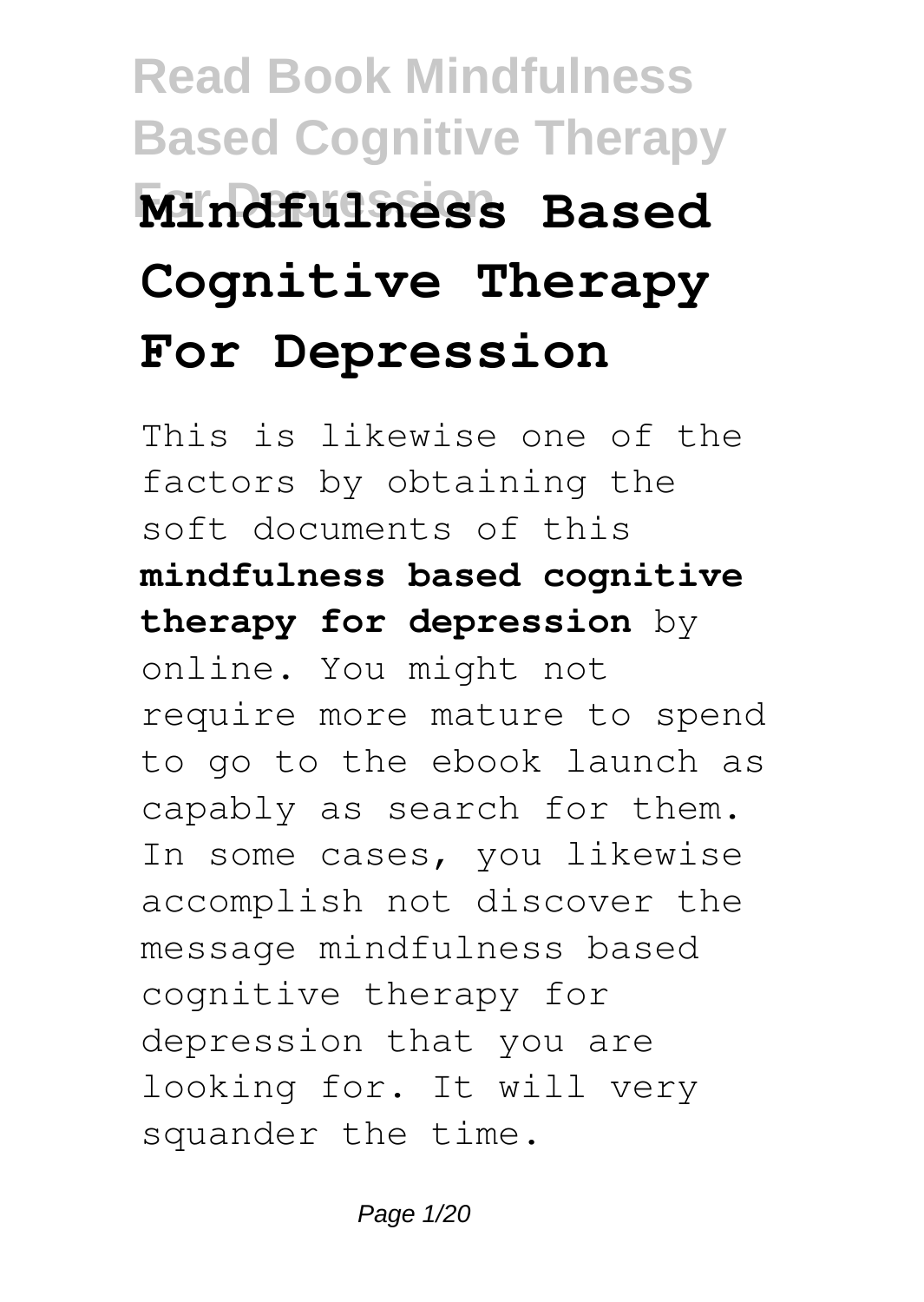However below, once you visit this web page, it will be therefore enormously simple to acquire as without difficulty as download guide mindfulness based cognitive therapy for depression

It will not resign yourself to many grow old as we run by before. You can reach it even if appear in something else at house and even in your workplace. appropriately easy! So, are you question? Just exercise just what we find the money for under as well as evaluation **mindfulness based**

**cognitive therapy for**

**depression** what you once to read!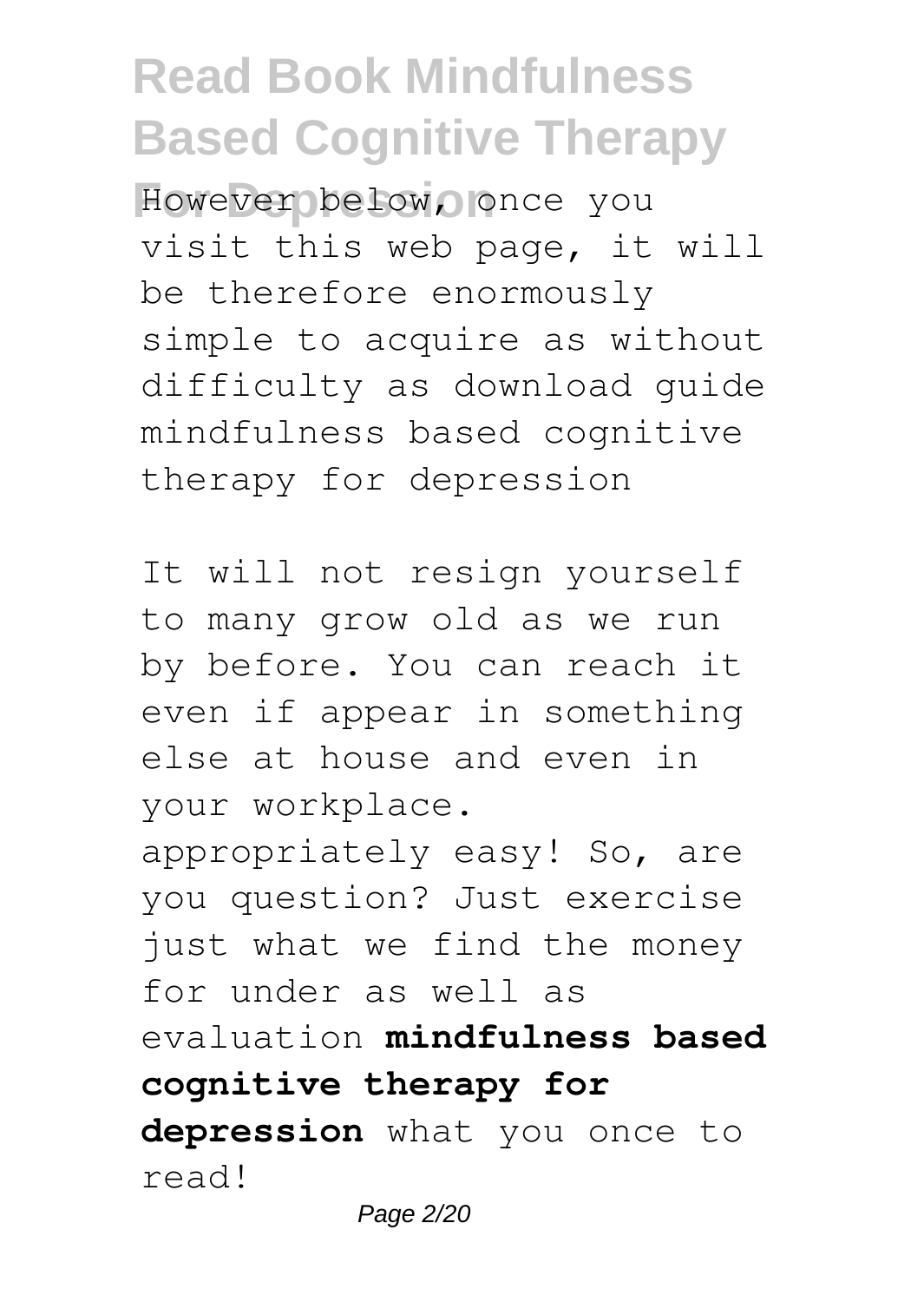#### **Read Book Mindfulness Based Cognitive Therapy For Depression**

*Applying Mindfulness-Based Cognitive Therapy to Treatment* Mindfulness-Based Cognitive Therapy – Book Trailer What is Mindfulness-Based Cognitive Therapy (MBCT)? Mindfulness Based Cognitive Therapy: A New Approach towards Depression The Science of Mindfulness Based Cognitive Therapy and Depression*MBCT - Mindfulness Based Cognitive Therapy* MBCT Online Module 2, Session 1 Waking Up from Automatic *Mark Williams talks about Mindfulness-Based Cognitive* Therapy and Depression CBT Mindfulness (And a Question That Could Change Your Life) *Guided Meditation and* Page 3/20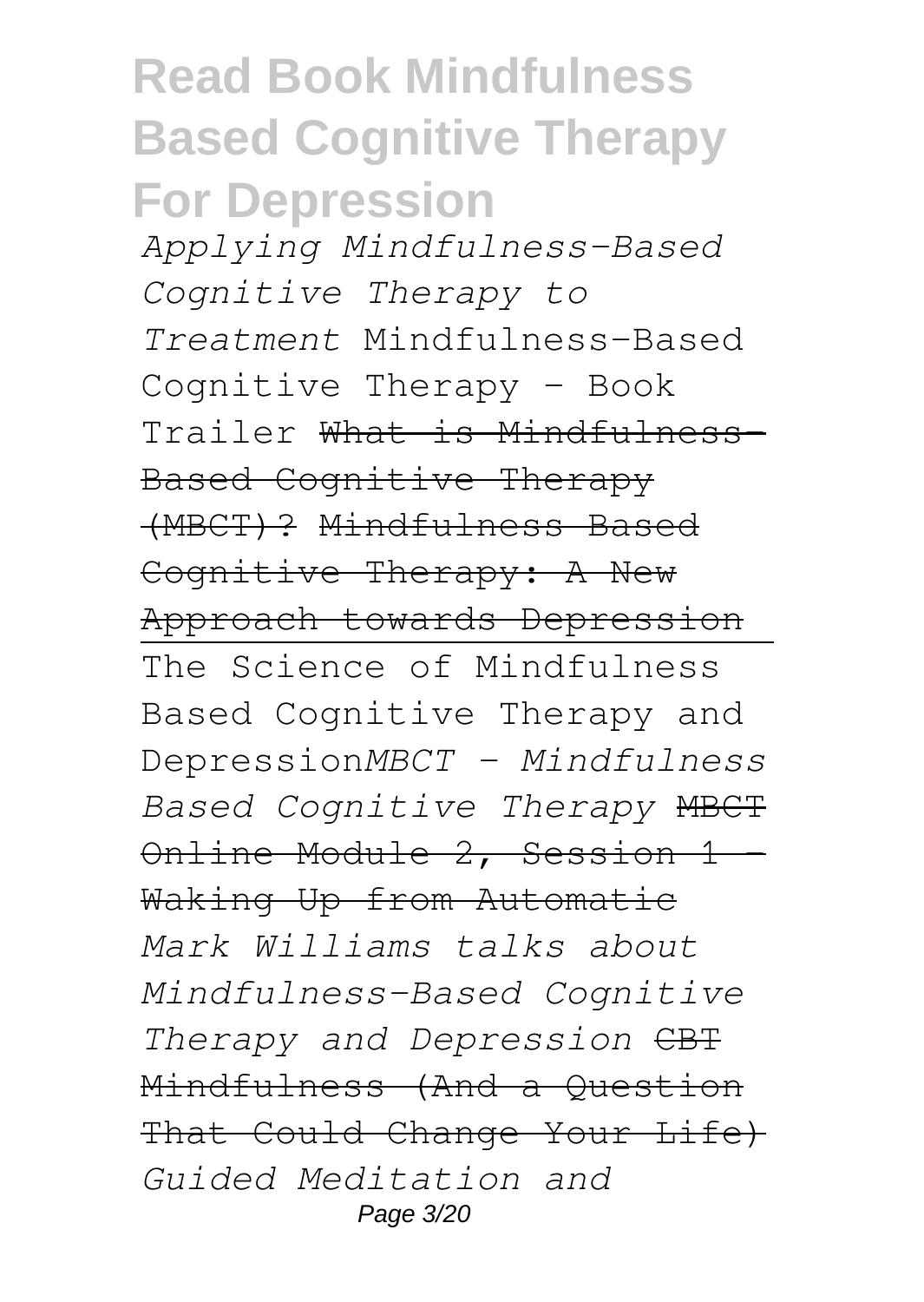**For Depression** *Mindfulness Based Cognitive Therapy* Mindfulness Based Cognitive Therapy for Youth MBCT Short Sitting Meditation 15min, MBCT, Mindfulness Based Cognitive Therapy 3 Instantly Calming CBT Techniques For Anxiety *20 minute Guided Mindfulness Exercise Why Mindfulness Is a Superpower: An Animation* OCD Mindfulness; ACT and Radical Acceptance *3-minute Mindful Breathing Meditation (Relieve Stress) A Short Mindfulness Exercise for Anxiety With Robert Hindman, PhD* MBCT Body Scan (Long): Mindfulness Meditation Practice, MBCT Body Scan Mindfulness Therapy session on help for anxiety and Page 4/20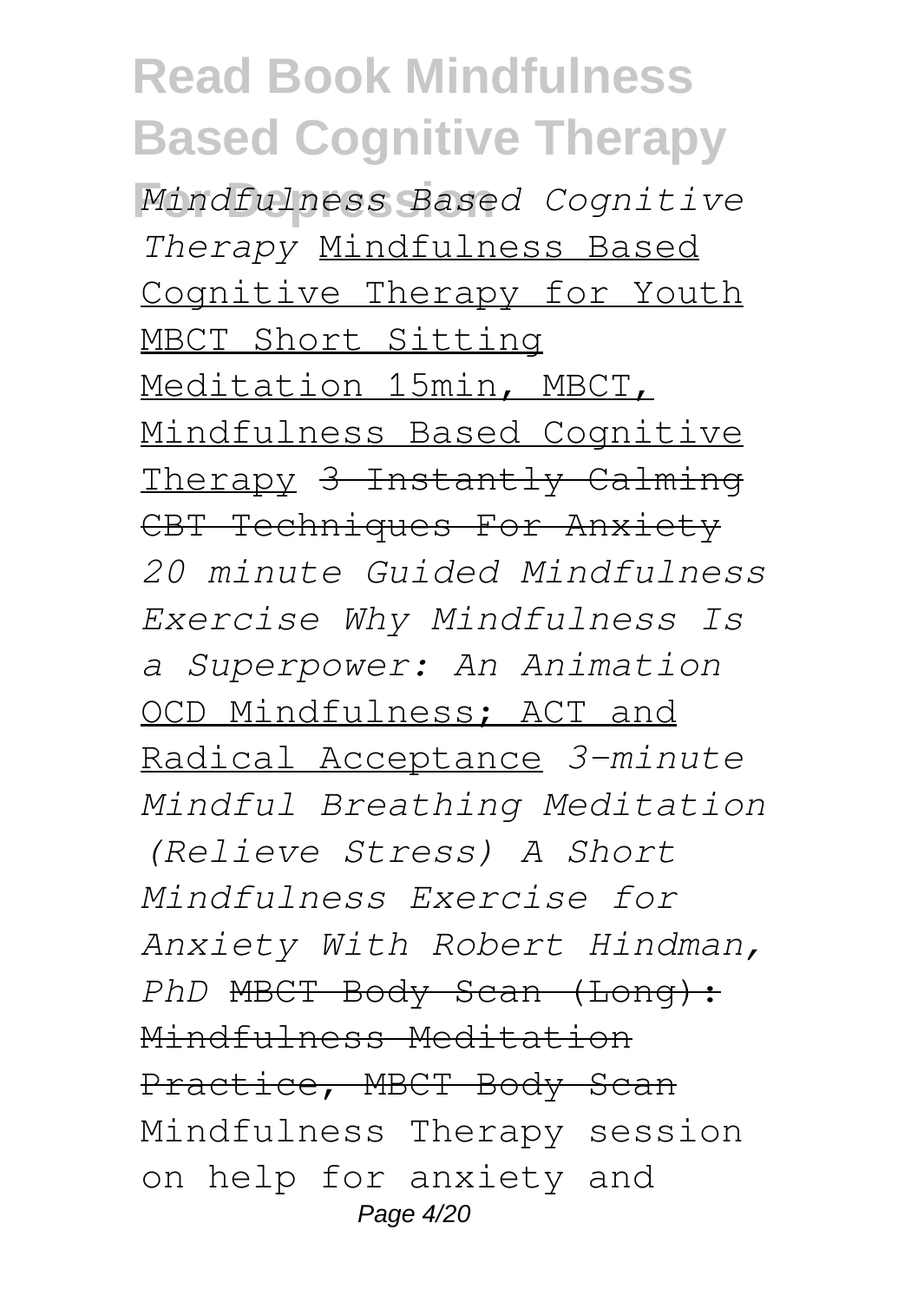**For Depression** depression medication reduction *Mindfulness Applications for Depression - Interview with Mark Williams, Oxford Mindfulness Centre Meditation, Mindfulness \u0026 CBT for Healing and Self-Mastery Mindfulness Based Cognitive Therapy (MBCT), Dr. Peter J. Bieling*

What is Mindfulness-Based Cognitive Therapy? Randye Semple: Introduction to Mindfulness-Based Cognitive Therapy for ChildrenMindfulness-Based Cognitive Therapy ?? Mindfulness-Based Cognitive Therapy Why Mindfulness-Based Cognitive Therapy (MBCT)? How people benefit Page 5/20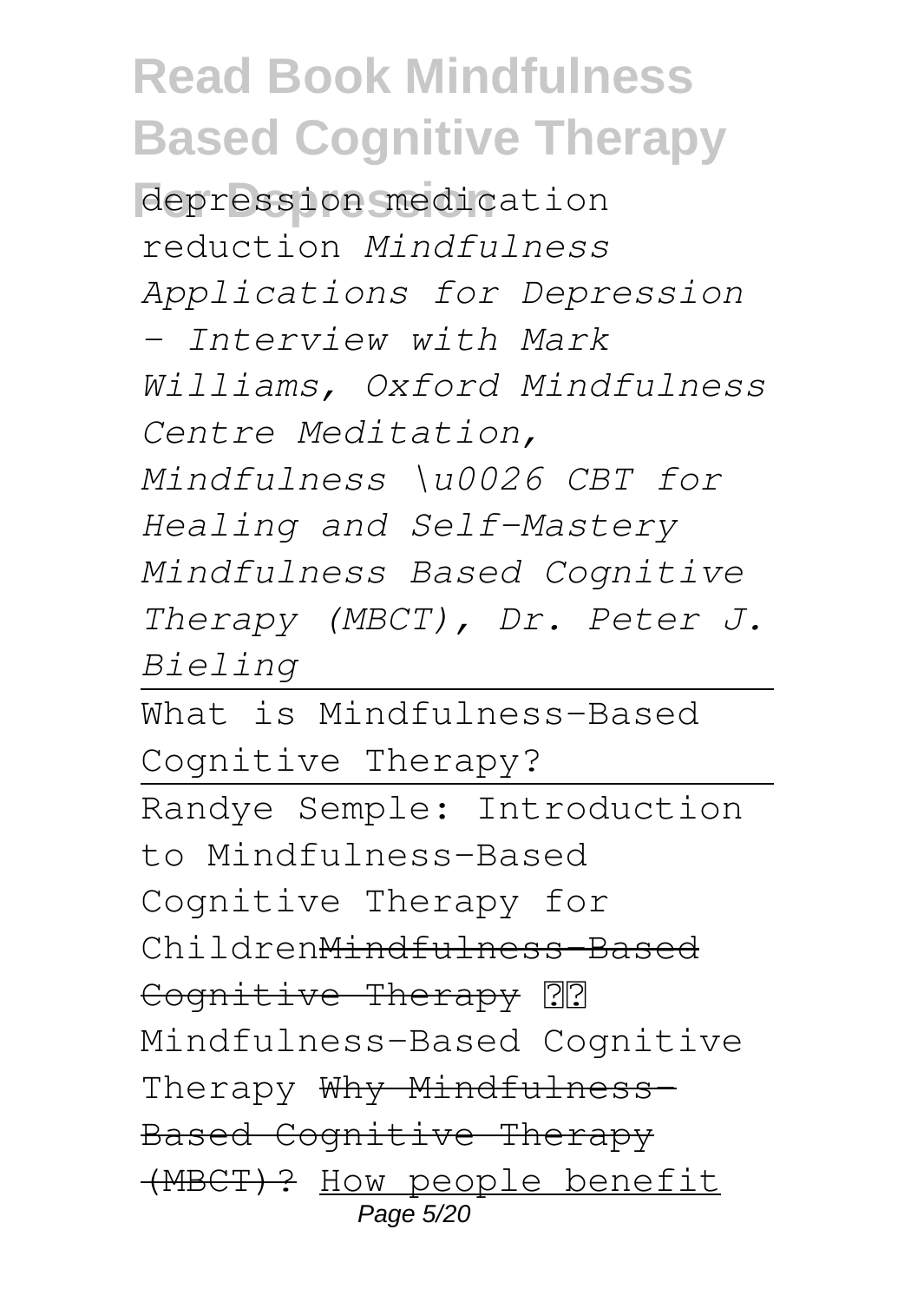**For Depression** from the 8 week Mindfulness Based Cognitive Therapy (MBCT) Course  **Mindfulness-Based Cognitive Therapy - Is It Effective?** *Mindfulness Based Cognitive Therapy For* Mindfulness-based cognitive therapy (MBCT) is a type of psychotherapy that involves a combination of cognitive therapy, meditation, and the cultivation of a presentoriented, non-judgmental attitude called "mindfulness." 1. MBCT was developed by therapists Zindel Segal, Mark Williams, and John Teasdale, who sought to build upon cognitive therapy.

*What Is Mindfulness-Based* Page 6/20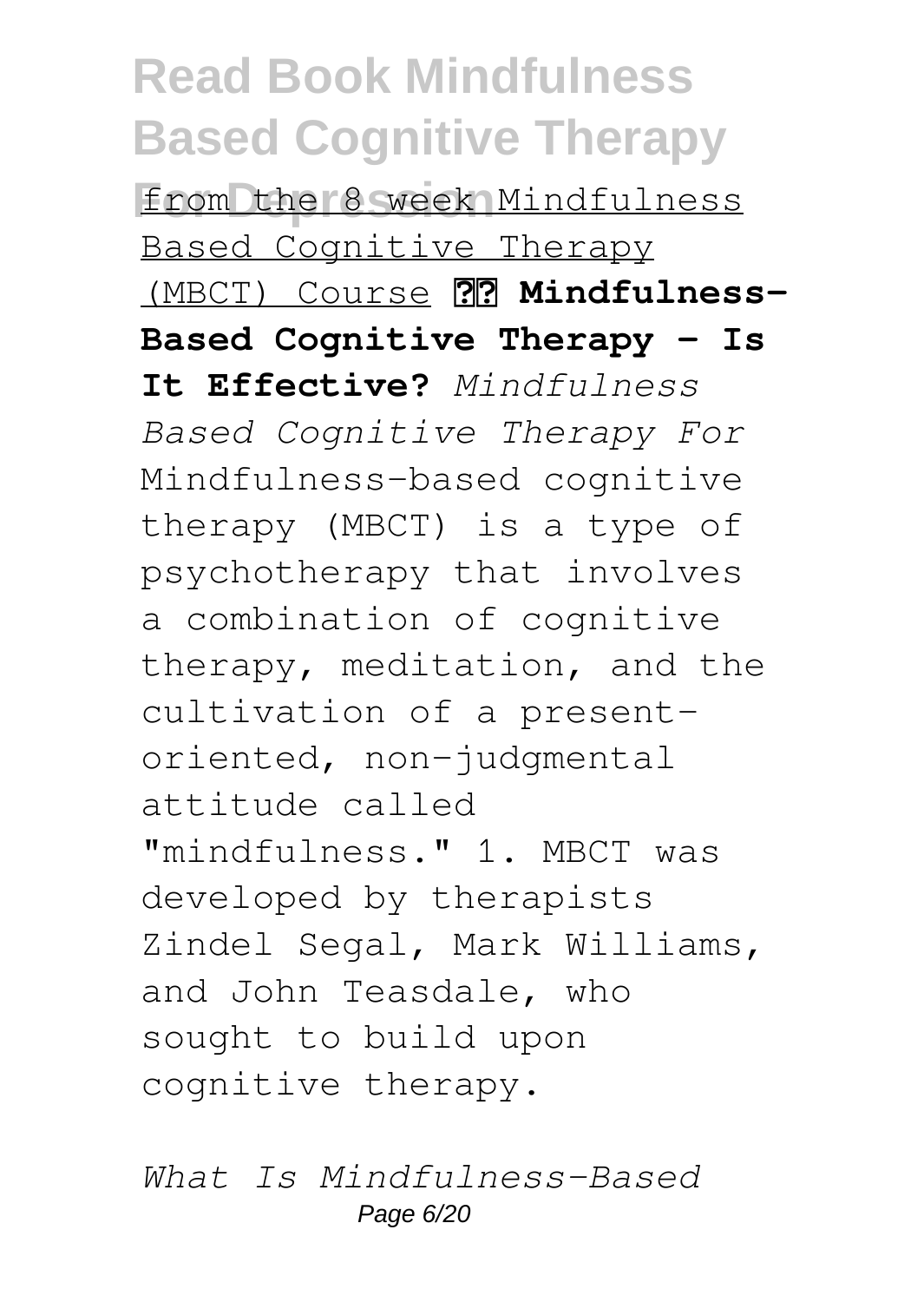**For Depression** *Cognitive Therapy (MBCT)?* Mindfulness-Based Cognitive Therapy(MBCT) is a modified form of cognitive therapy that incorporates mindfulness practices such as meditationand breathing exercises.

*Mindfulness-Based Cognitive Therapy | Psychology Today* Mindfulness-based cognitive therapy is an approach to psychotherapy that uses cognitive behavioral therapy methods in collaboration with mindfulness meditative practices and similar psychological strategies. It was originally created to be a relapse-prevention treatment for individuals Page 7/20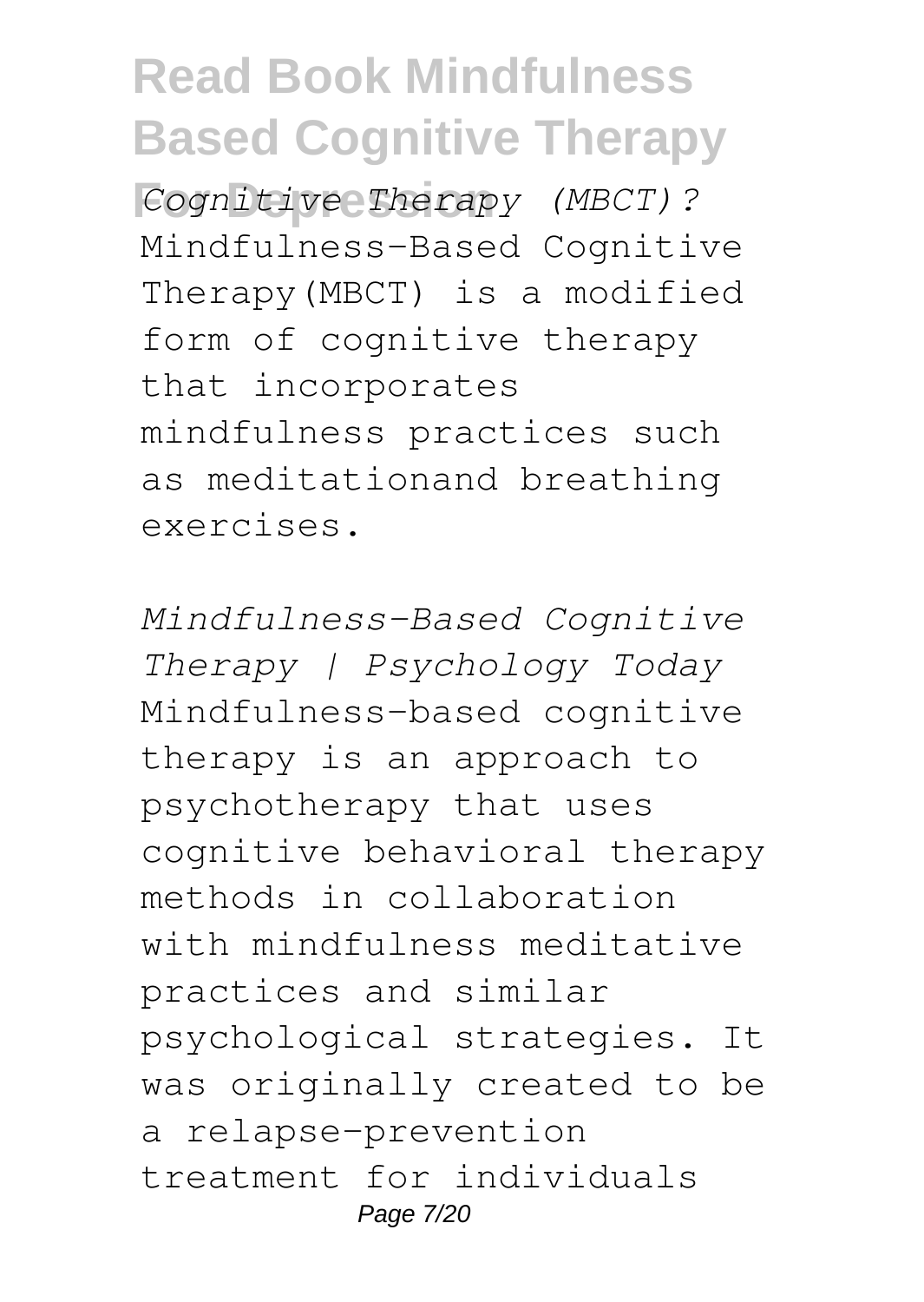**For Depression** with major depressive disorder. A focus on MDD and cognitive processes distinguishes MBCT from other mindfulness-based therapies. Mindfulness-based stress reduction, for example, is a more generalized program that

*Mindfulness-based cognitive therapy - Wikipedia* Mindfulness-based cognitive therapy (MBCT) is a type of therapy born from the union of cognitive therapy and meditative principles. Cognitive therapy aims to help clients grow and find relief from symptoms of mental illness through the modification of Page 8/20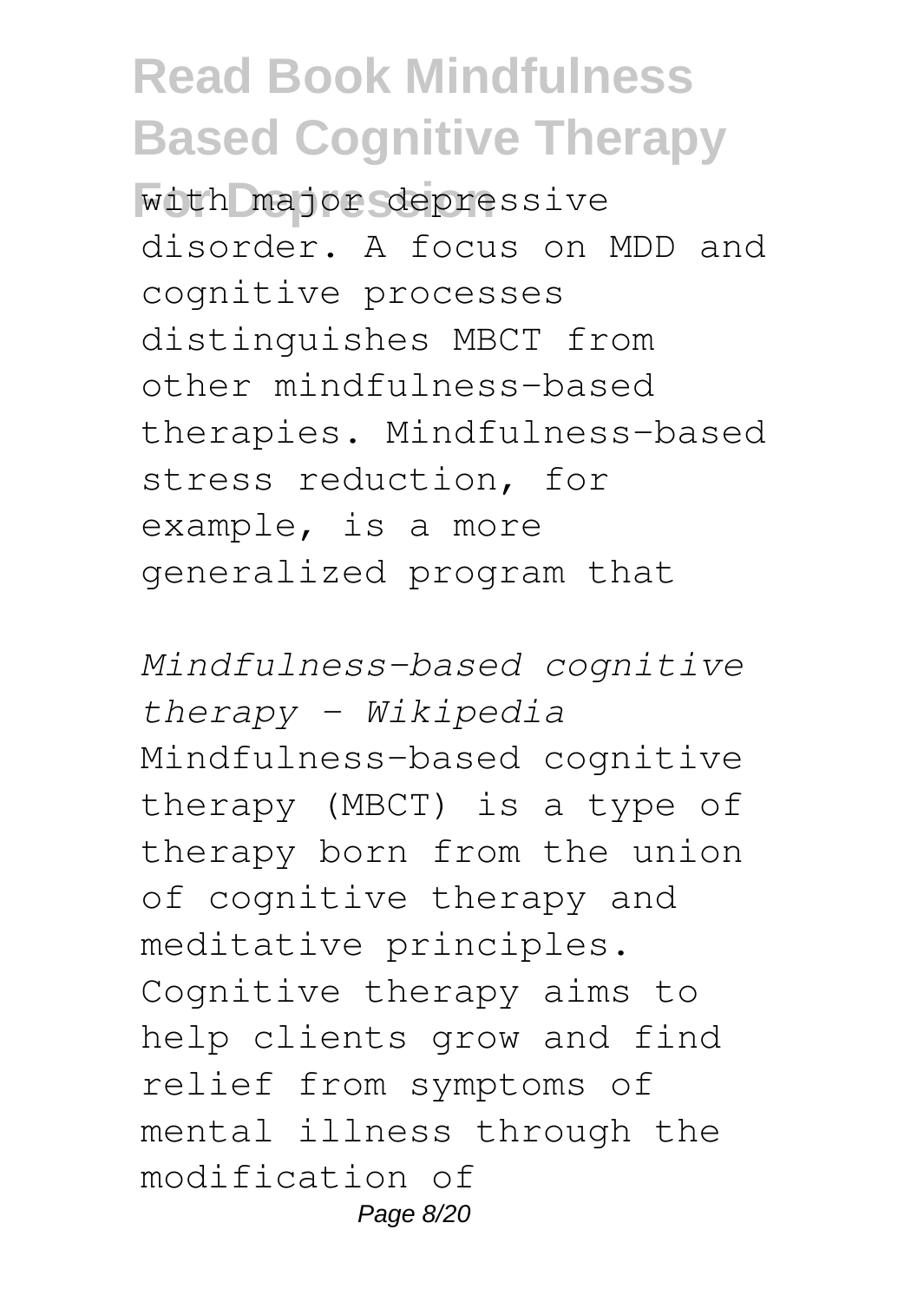**For Depression** dysfunctional thinking (Beck Institute, 2016).

*What is MBCT? + 28 Mindfulness-Based Cognitive Therapy ...* He collaborated with Mark Williams and Zindel Segal in developing mindfulness-based cognitive therapy (MBCT) to prevent relapse and recurrence in major depression; together, they coauthored Mindfulness-Based Cognitive Therapy for Depression, Second Edition (for mental health professionals), as well as the self-help guides The Mindful Way Workbook and (with Jon Kabat-Zinn) The Mindful Way through Page 9/20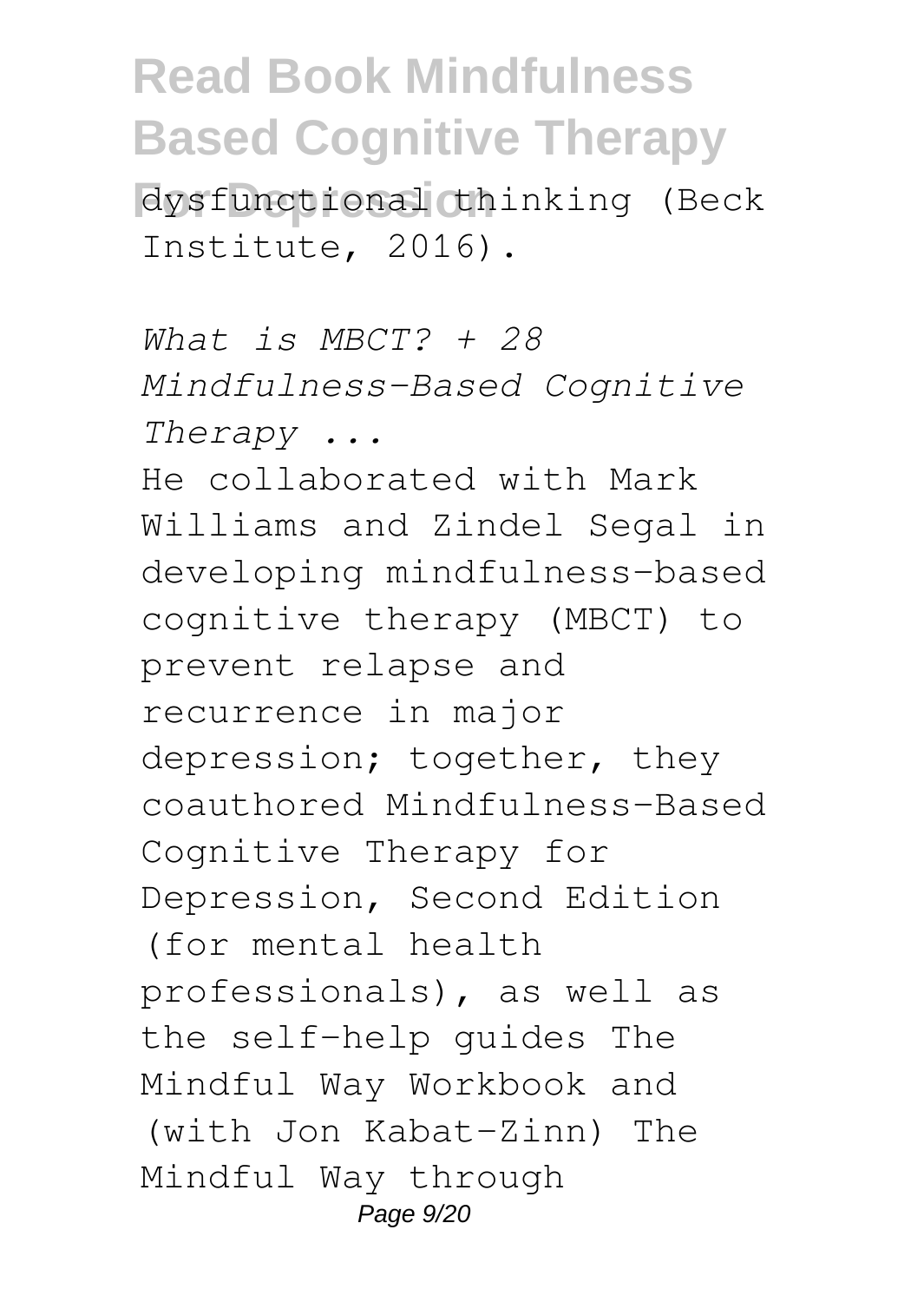**Depression** Since retiring, Dr. Teasdale has taught mindfulness and insight meditation ...

*Mindfulness-Based Cognitive Therapy for Depression, Second ...* Mindfulness-based cognitive therapy (MBCT) is an effective treatment for remitted and currently depressed patients. It is, however, unknown whether MBCT is effective for chronic, treatment-resistant depressed patients.

*Mindfulness-based cognitive therapy for patients with*

*...*

Mindfulness-based cognitive Page 10/20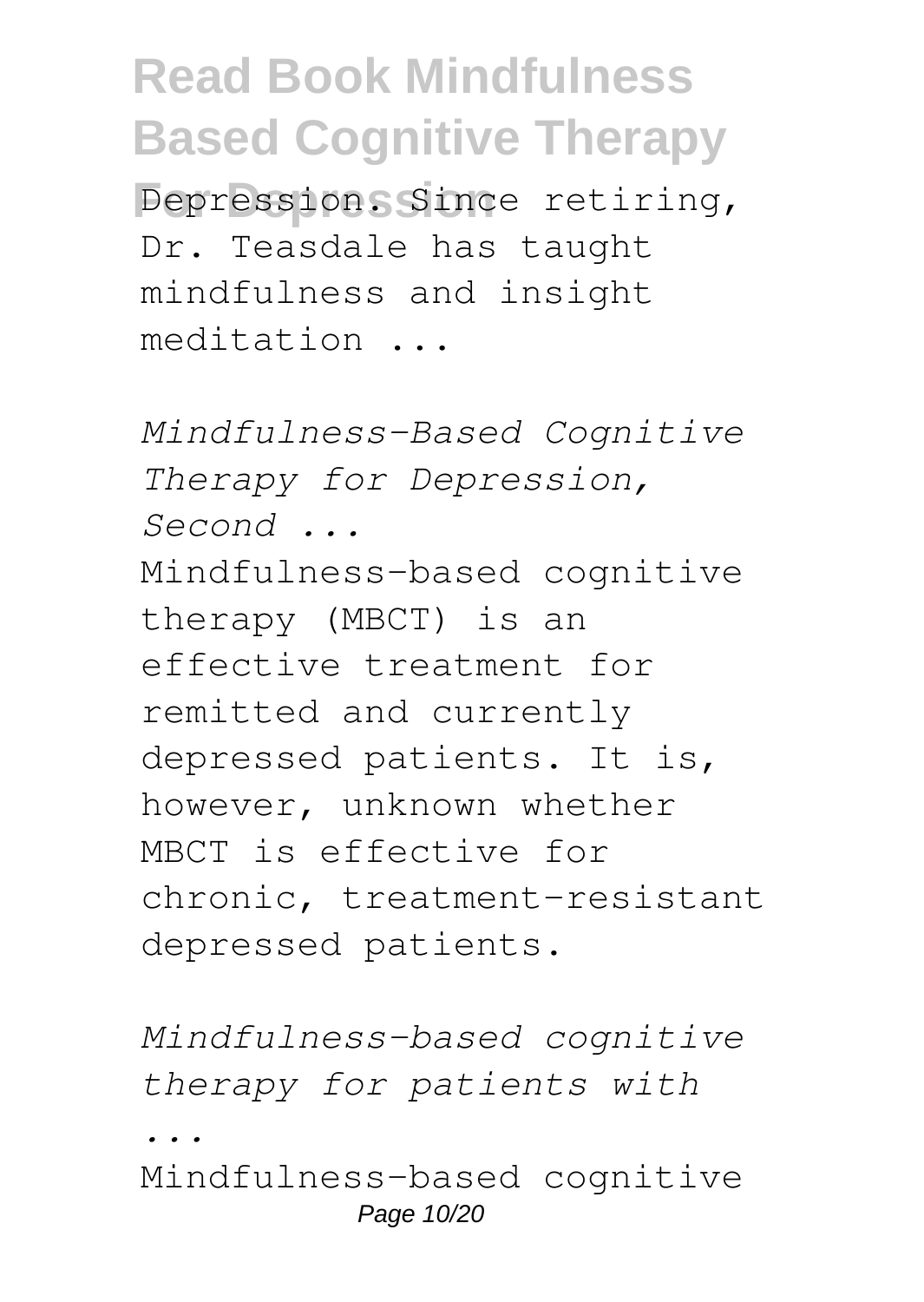**For Depression** therapy (MBCT) combines cognitive behavioral techniques with mindfulness strategies in order to help individuals better understand and manage their thoughts and emotions...

*Mindfulness–Based Cognitive Therapy*

Mindfulness-Based Cognitive Therapy (MBCT) is designed to help people who suffer repeated bouts of depression and chronic unhappiness. It combines the ideas of cognitive therapy with meditative practices and attitudes based on the cultivation of mindfulness. The heart of this work lies in becoming acquainted with Page 11/20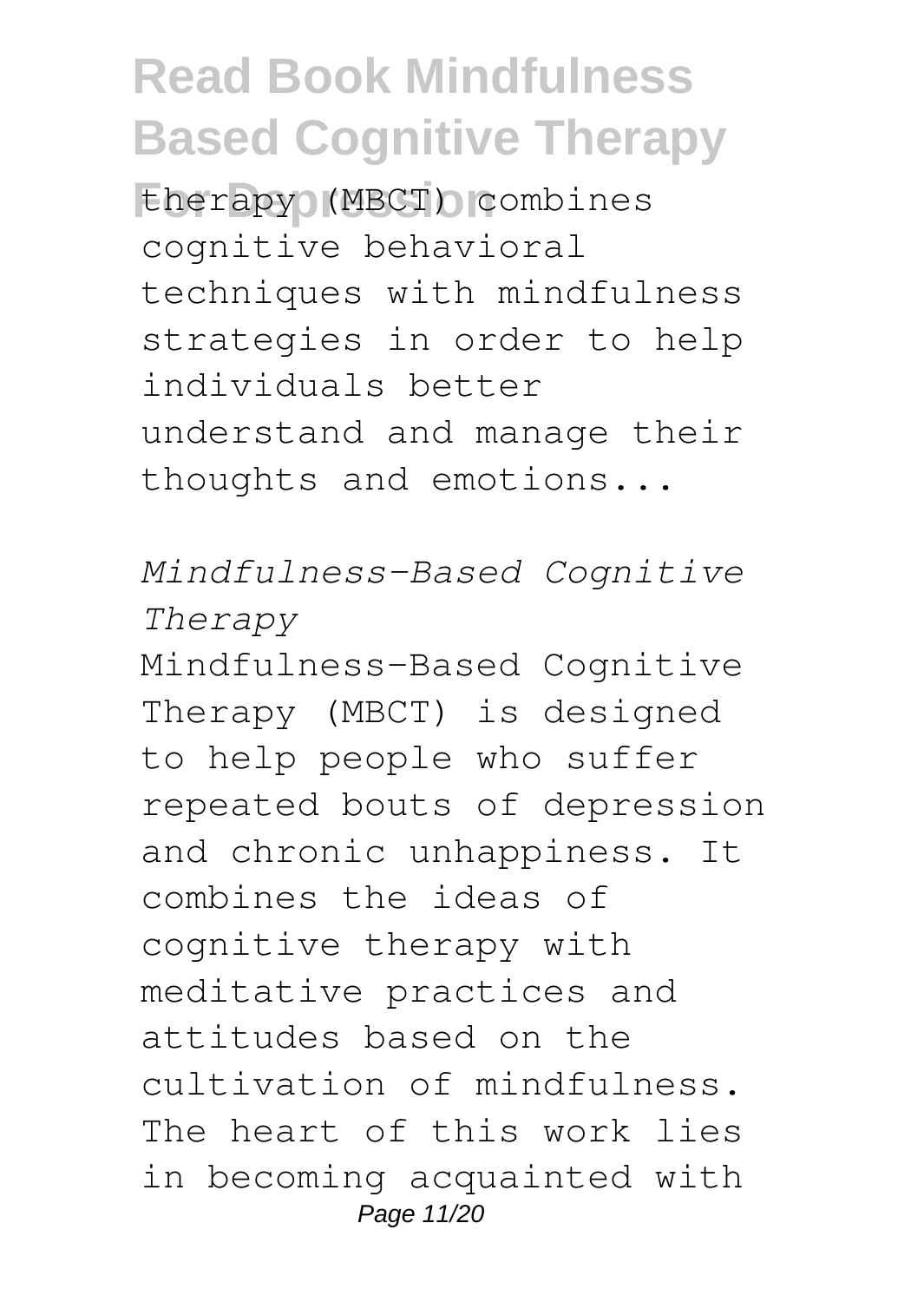the modes of mind that often characterize mood disorders while simultaneously learning to develop a new relationship to them.

*Home [mbct.com]* Mindfulness-based cognitive therapy (MBCT) combines mindfulness techniques like meditation, breathing exercises and stretching with elements from cognitive behaviour therapy to help break the negative thought patterns that are characteristic of recurrent depression.

*Mindfulness-based cognitive therapy| Mental Health Foundation* Page 12/20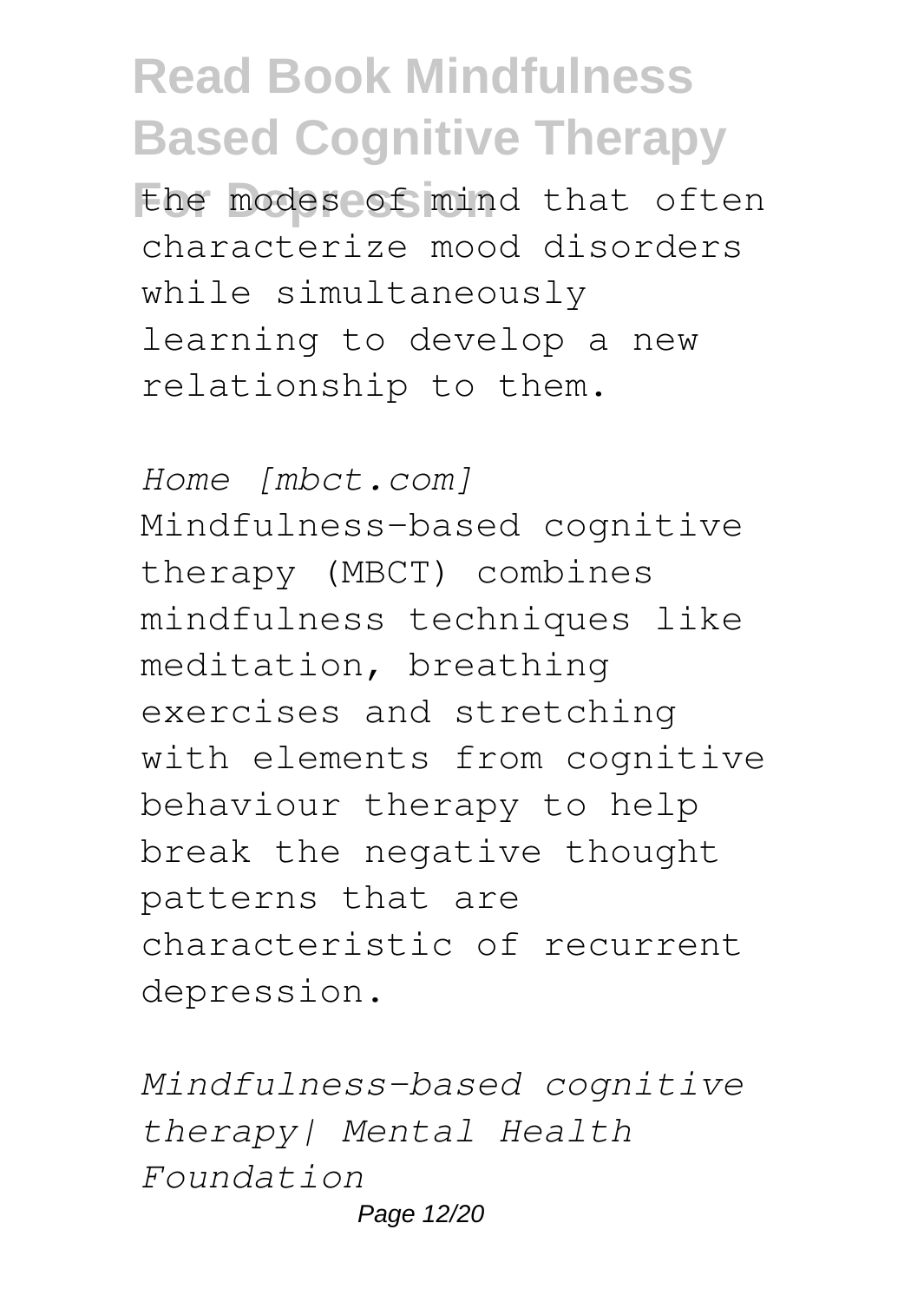**For Depression** Mindfulness, from a therapeutic, secular perspective is a conscious awareness of our present moment. This includes openness and non-judgment about the experience. It is often coupled with other types of therapy, such as Cognitive-based Therapy (CBT), Dialectical Behavior Therapy (DBT), or Acceptance and Commitment Therapy (ACT).

*What is Mindfulness Therapy and How to Apply It?* Mindfulness-based cognitive therapy (MBCT) is a psychological therapy designed to aid in preventing the relapse of Page 13/20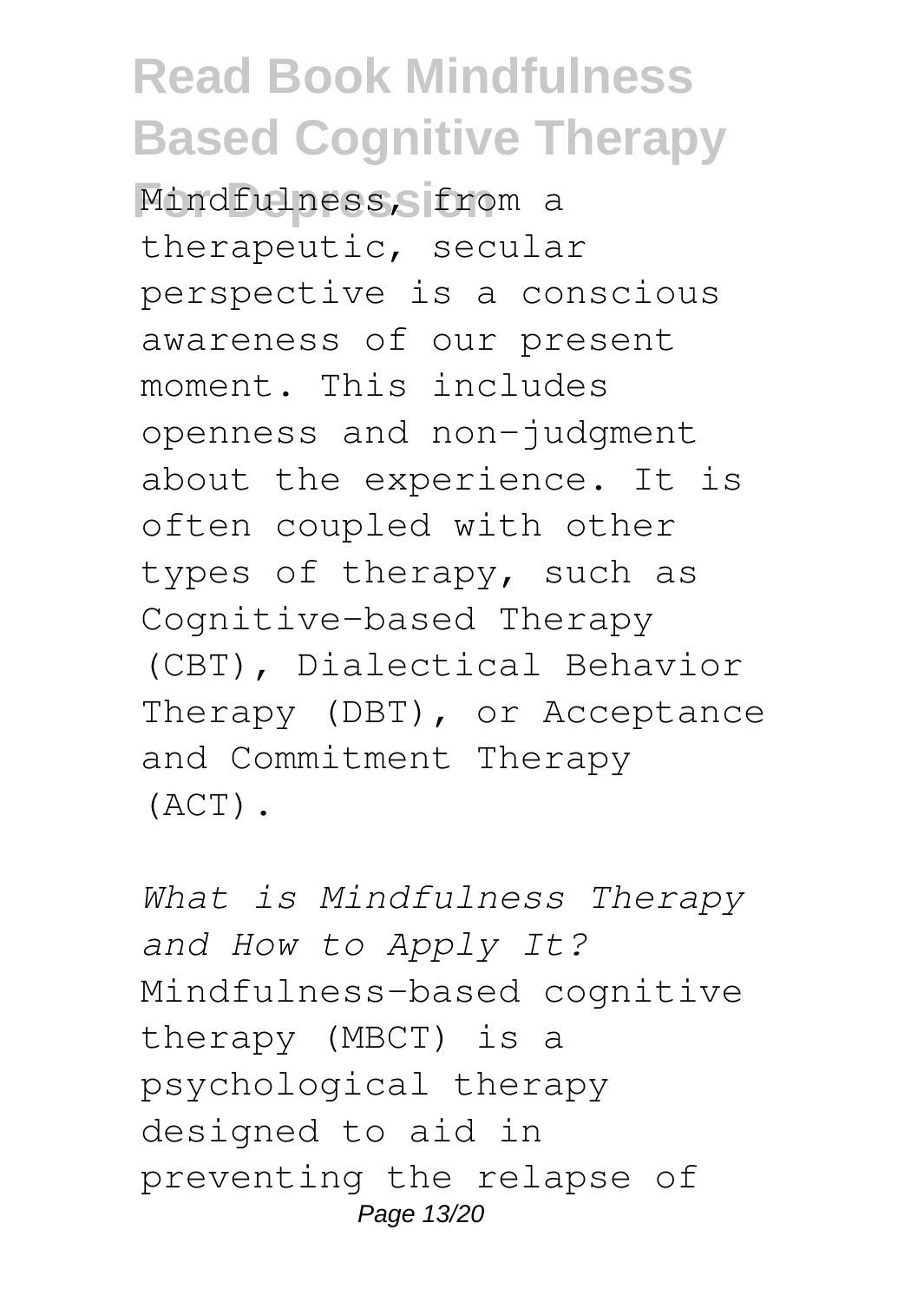**For Depression** depression, specifically in individuals with Major depressive disorder (MDD). It uses traditional cognitive behavioral therapy (CBT) methods and adds in newer psychological strategies such as mindfulness and mindfulness meditation.

*Mindfulness - Wikipedia* You've probably heard of mindfulness meditation, but what exactly is Mindfulness-Based Cognitive Therapy (MBCT)? This form of therapy uses mindfulness practices like breathing exercises and meditation to help clients break free of negative thought patterns. What Can Page 14/20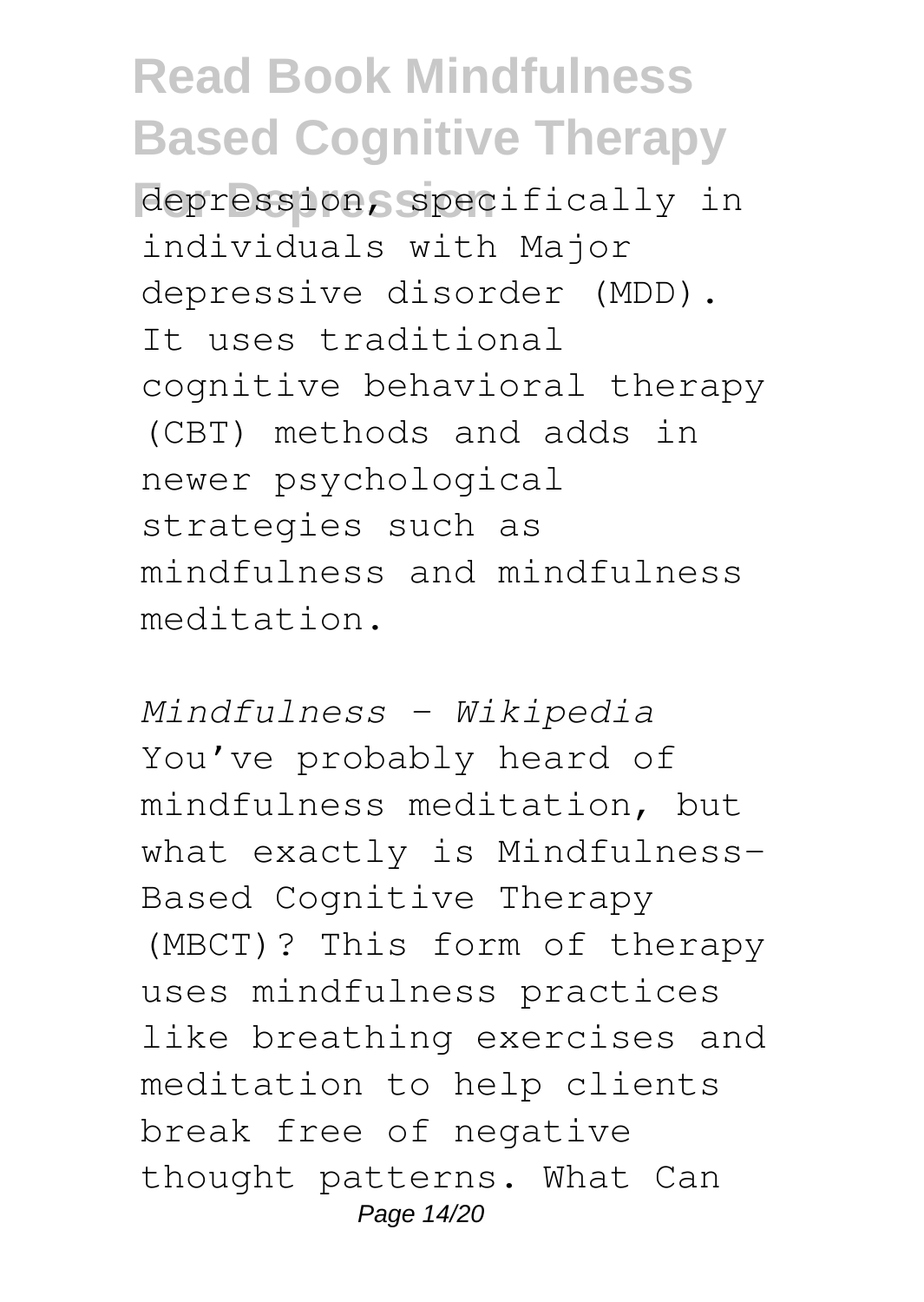**MBCT Treat? MBCT was first** developed to prevent individuals who were struggling with repeating episodes of depression and

...

*What is Mindfulness-Based Cognitive Therapy? - Discover ...* MBCT-L is a skills-based course rather than group therapy. It cultivates the following understandings: Mindfulness starts when we recognize the tendency to be on automatic pilot, which can rob us of our potential for living life more fully.

*Mindfulness-Based Cognitive Therapy for Life (MBCT-L ...* Page 15/20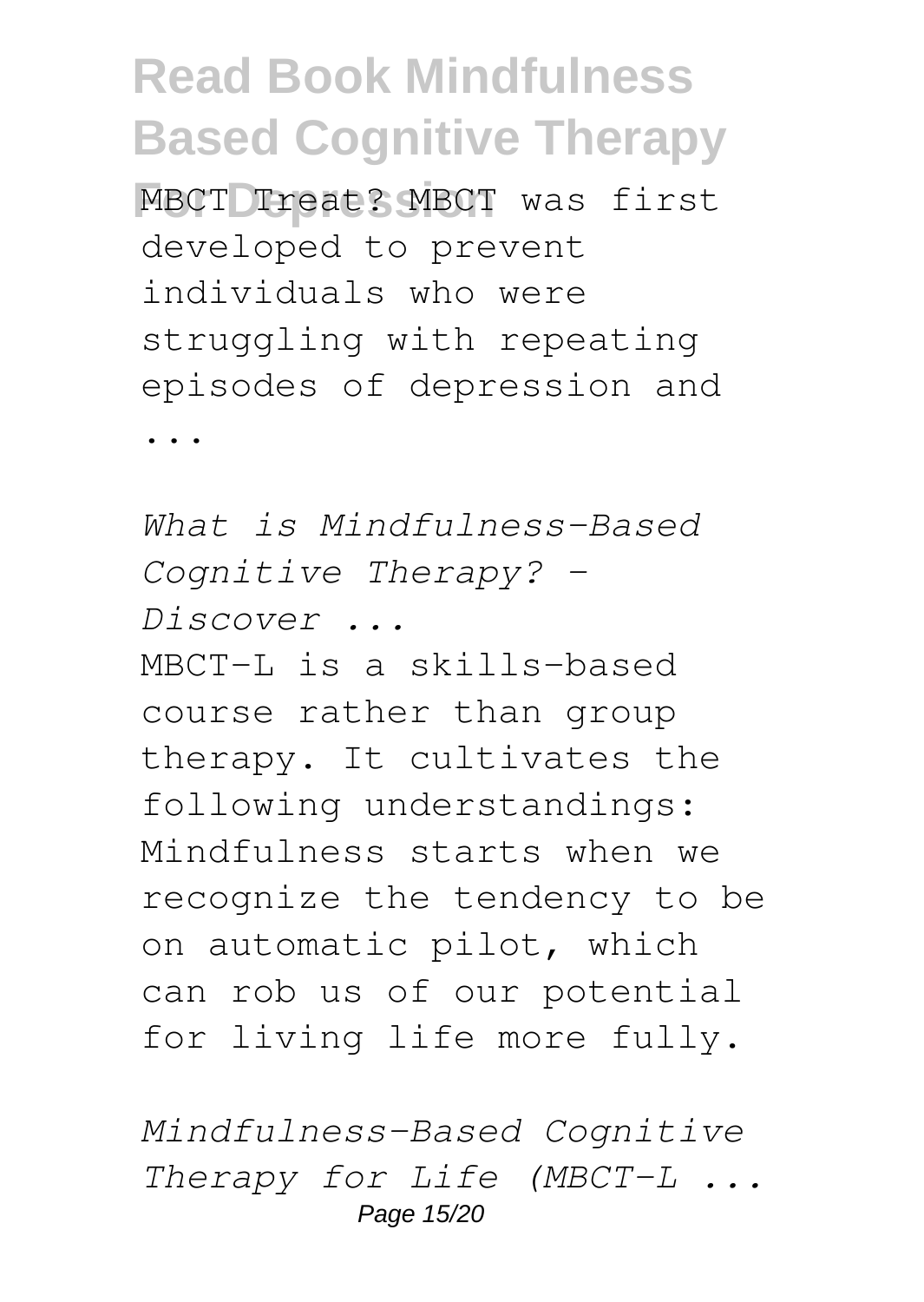**For Depression** MBCT integrates mindfulness training with cognitive therapy to help teens reduce stress, depression, anxiety, and the symptoms of PTSD. It also helps decrease rumination, which is defined as persistent, negative rethinking of events or situations that happened in the past or will happen in the near future.

*Mindfulness-Based Cognitive Therapy (MBCT) for Teens ...* Mindfulness-Based Cognitive Therapy, or MBCT, is designed for people who suffer from repeated bouts of depression or chronic unhappiness. It combines the ideas of cognitive therapy Page 16/20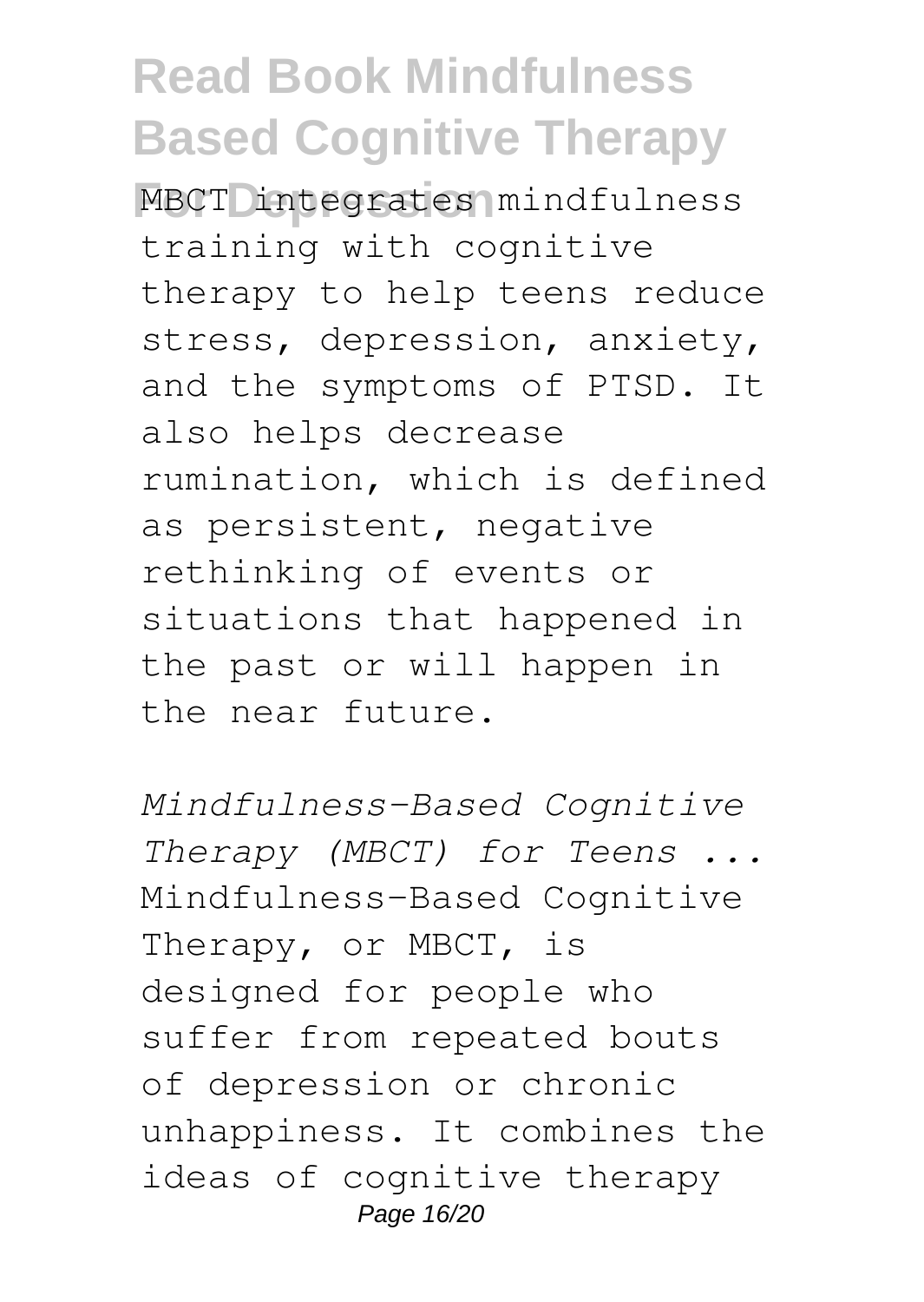**For Depression** with meditative practices and attitudes based on the cultivation of mindfulness.

*Mindfulness-Based Cognitive Therapy - Ann Arbor Video*

*...*

Mindfulness‐based cognitive therapy (MBCT) is a pragmatic (but theoretically and experimentally derived) manualised treatment approach developed to address a common but specific clinical problem: frequent recurrence of depressive illness.1A multicentre randomised controlled trial2followed by a replication trial3provided confirmation of the efficacy of MBCT in significantly Page 17/20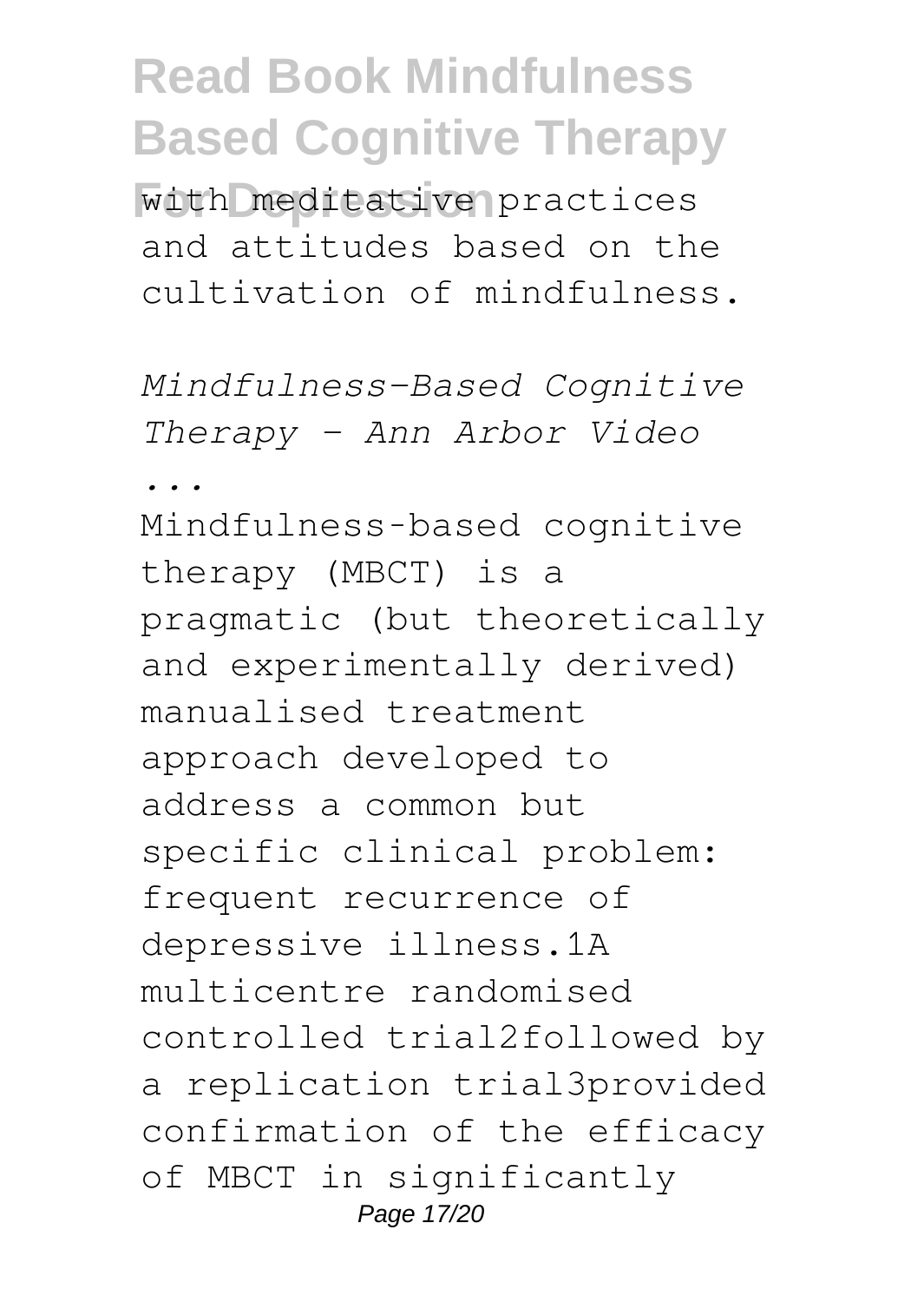**For Depression** reducing relapse rates in recurrent depression when compared to treatment as usual.

*Mindfulness‐based cognitive therapy for prevention and ...*

This pilot study compared mindfulness-based cognitive therapy (MBCT) with a selfhelp guide based on cognitive behaviour therapy (CBT) for university students experiencing difficulties due to perfectionism. Participants were randomised to an MBCT intervention specifically tailored for perfectionism or pure CBT self-help.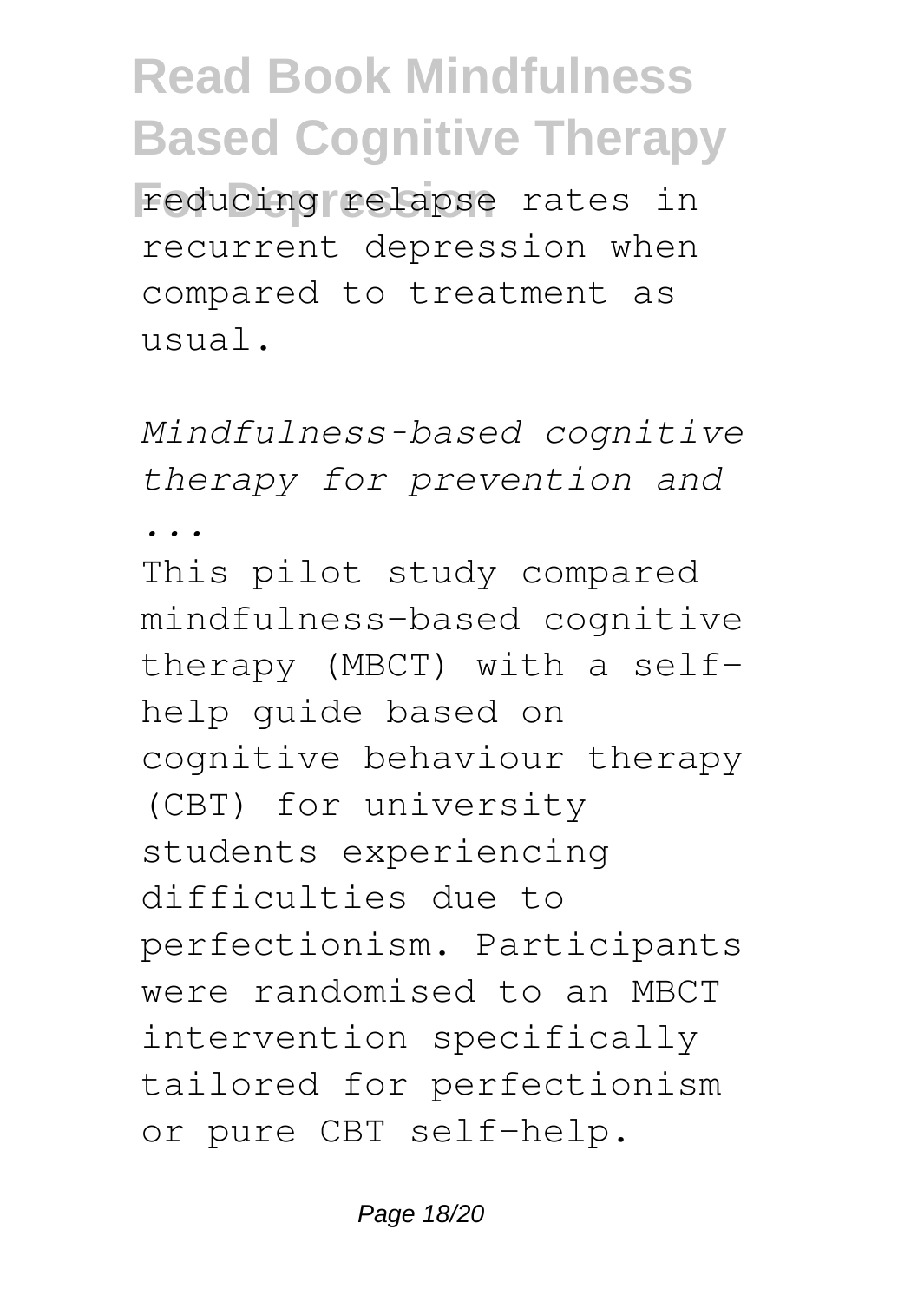**For Depression** *Mindfulness-Based Cognitive Therapy Versus Pure Cognitive ...* Cognitive therapy, mindfulness meditation, and mindfulness-based cognitive therapy for chronic low back pain were all associated with significant changes in the primary mechanisms to a similar degree.

*Mechanisms of Mindfulness Meditation, Cognitive Therapy ...* One of the most widely diffused mindfulness-based interventions is Mindfulnessbased cognitive therapy (MBCT), a manualized 8-week skills-training group program (Segal et al., 2002) Page 19/20